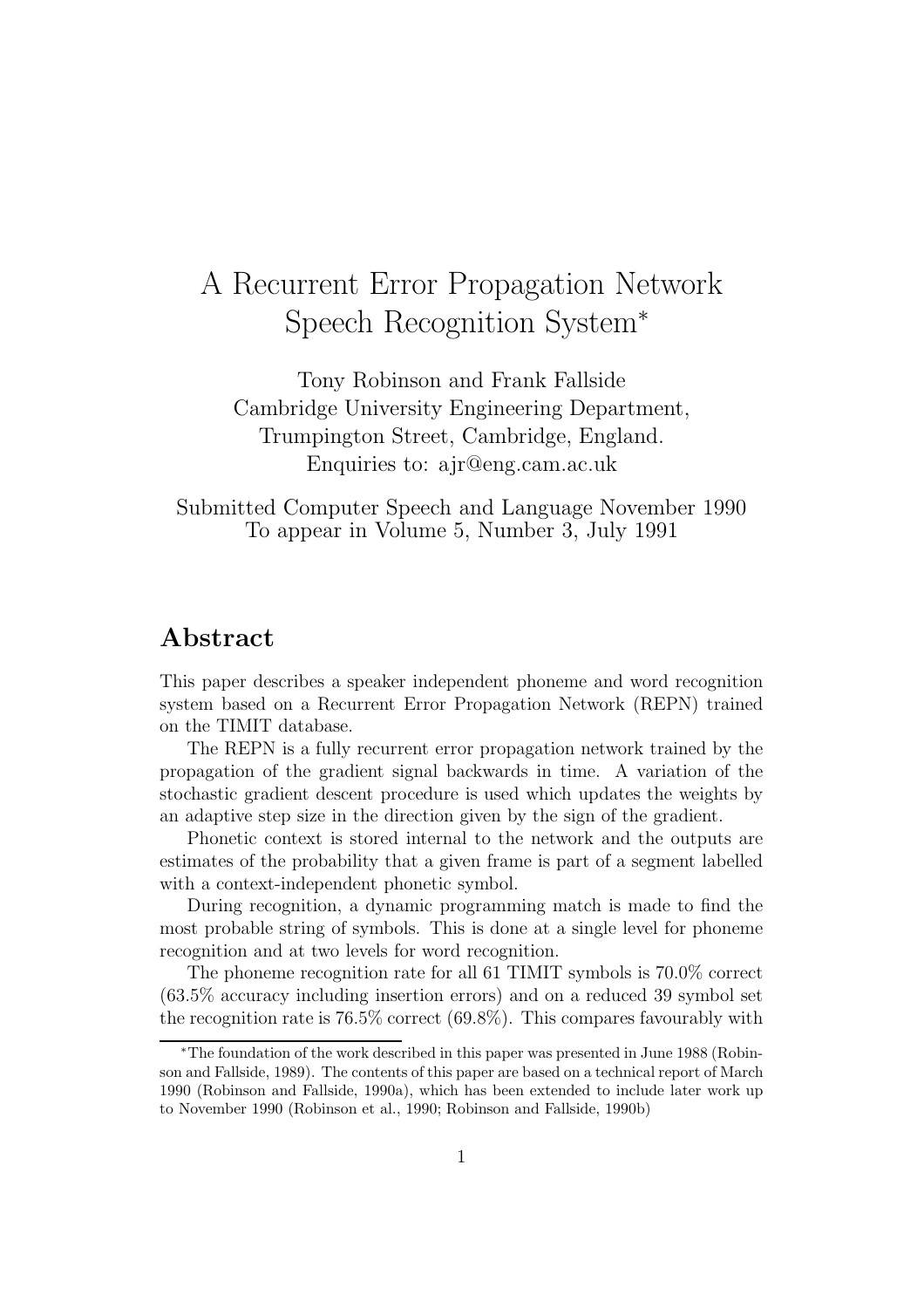the results of other methods, such as HMMs, on the same database (Lee and Hon, 1989; Levinson et al., 1989).

Analysis of the phoneme recognition results shows that information available from bigram and durational constraints is adequately handled within the network allowing for efficient parsing of the network output. For comparison, there is less computation involved in the resulting scheme than in a one-state-per-phoneme HMM system. This is demonstrated by applying the recogniser to the DARPA 1000-word Resource Management task. Parsing the network output to the word level with no grammar and no pruning can be carried out in faster than real time on a SUN 4/330 workstation.

# 1 Introduction

The most promising approach to the problem of large vocabulary automatic speech recognition is to build a recogniser which has an intermediate level at which phonemes are represented and which is subsequently mapped onto a string of words. Phonemes are the smallest linguistic unit that can be used to distinguish meaning (Ladefoged, 1982, p 23). By their symbolic nature they provide a natural boundary for speech recognition systems between the lower level distributed representations such as the acoustic waveform and its transformations, and the higher level symbolic representations such as words and the representation of syntactic and semantic knowledge. The phoneme recognition approach is practical because the number of phonemes is small (about 45) compared with the number of words in a large vocabulary task (at least 1000). Thus speaker independent phoneme models may be trained with a much smaller speech corpus than would be required to train speaker independent word models.

Currently the best established technique for large scale automatic speech recognition uses Hidden Markov Models (HMMs) (Levinson et al., 1983; Rabiner et al., 1983; Rabiner and Juang, 1986). Recently, connectionist models (Rumelhart and McClelland, 1986; Kohonen, 1988) and more particularly, error propagation networks (Rumelhart et al., 1986) have been used with some success in this field (Bourlard and Wellekens, 1987; Waibel et al., 1987; Franzini et al., 1989; Lippmann, 1989). The main differences between the HMM and connectionist approach using error propagation networks are:

• Error propagation networks provide a discriminant decision, i.e. the training minimises the distance to the target class and maximises the distance to the other classes. Standard HMMs lack this ability although work is now being done to develop discriminant HMMs (Bahl et al., 1986; Young, 1990).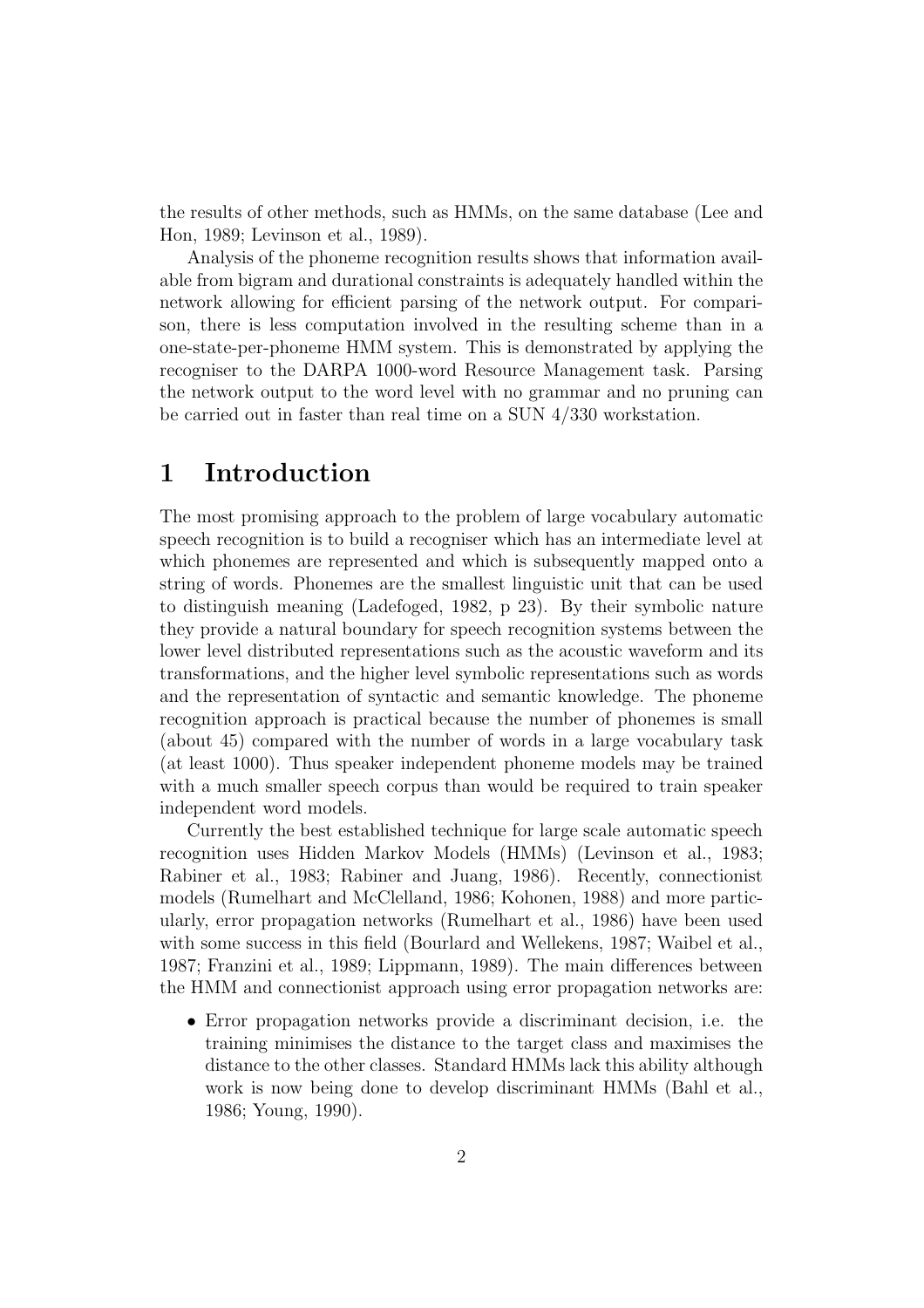- Recurrent nets can use internal storage for short term context information. Thus the output can represent context-independent phonemes. This contrasts with the HMM approach where context-dependent phonemes, such as generalised triphones, are needed to achieve good performance (Lee, 1989).
- Recurrent nets have an inherent mechanism for adapting to speaker variability. Information relating to type of speaker (e.g. female/male) can be gathered from the input and accumulated over time in the state vector. The recognition process can then use this slowly varying information to make a more accurate classification. There is no such mechanism in word HMMs which consist of concatenated independent phoneme models, although a similar effect can be achieved through an external mechanism such as the remapping of codebooks.
- Error propagation networks are trained by a gradient descent procedure which is considerably slower than HMM Baum-Welch parameter reestimation.
- The sequential nature of the speech signal at the phoneme level is more naturally expressed by the state transitions in a Markov model than by the development of the state vector in a recurrent net. As a result, the state sequence of phoneme HMMs can be concatenated to yield the state sequence for word models but no equivalent operation has been applied to recurrent nets.

The first three points may yield a higher recognition accuracy for recurrent nets and the last two points may be overcome with sufficient computational resources and the use of Markov models for higher level processing. This suggests that recurrent error propagation networks are worth investigating as an alternative to HMMs.

The strategy adopted here is to pass frames of windowed speech through a preprocessor which are then fed to a recurrent net. This net is trained to model the frame-by-frame classification of the TIMIT database. A dynamic programming postprocessor is then used to convert this distributed representation into a string of phoneme and word symbols representing the sentence.

#### 1.1 The TIMIT and Resource Management Databases

Accurate comparison of different speech recognition systems is a difficult task. It is therefore important to evaluate recognisers on a standard database. The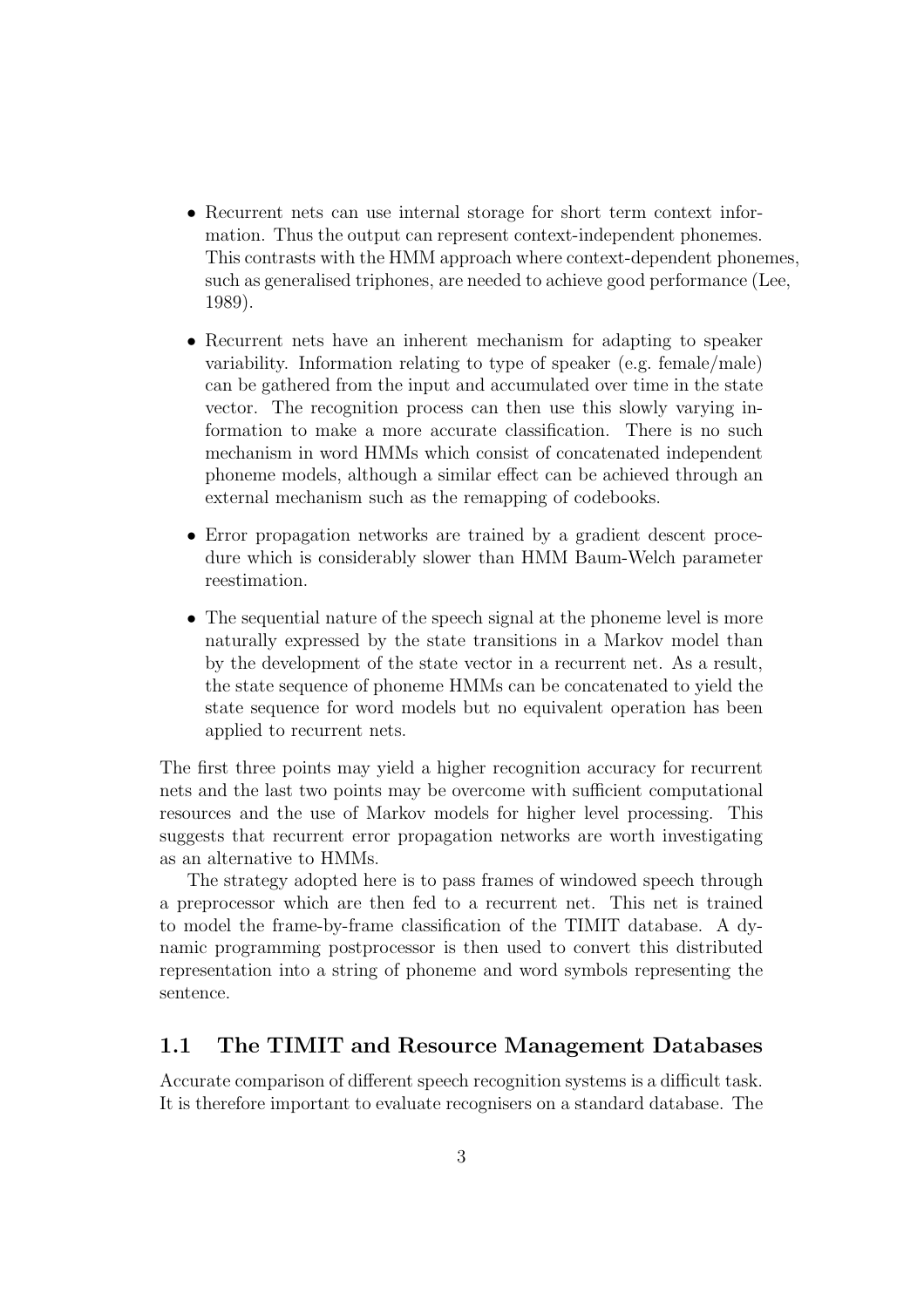DARPA TIMIT Acoustic Phonetic Continuous Speech Database (Garofolo, 1988) (hereafter referred to as the TIMIT database) has been designed to be used for training recognisers at the phoneme level. It has become the most widely available database of its size and type.

At the time of writing, only the December 1988 Prototype CD-ROM was available. This contains all the training material of the full database but none of the test material. Thus, it was necessary to partition this database into training and testing portions. There are 420 speakers in total which were divided into 317 speakers for training and 103 speakers for testing. Eight sentences were used per speaker (the si and sx sentences). The identity of the test speakers are given in table 1, those marked with an asterisk are believed to have been used by Lee and Hon for testing their Hidden Markov model recogniser (Lee and Hon, 1989). The authors are grateful to Vassilios Digalakis and Mari Ostendorf of Boston University for their help in compiling this list.

| $fdmy\overline{0*}$ | fsmm0             | mrds0       | msfh1                | ${\rm mtkd0}^{\overline{*}}$ |  |
|---------------------|-------------------|-------------|----------------------|------------------------------|--|
| $fjlr0*$            | fspm $0$          | $m$ ree $0$ | msfv0                | mtlb0                        |  |
| fkdw0*              | fsrh <sub>0</sub> | mrf10       | msjk0                | mtlc0                        |  |
| $f_{\rm mbg0}$      | $f$ sxa $0$       | $m$ rgm $0$ | msjs1                | mtnr0                        |  |
| $f$ mcm $0$         | ftaj0             | mrim0       | $mslb0*$             | $m$ tmt $0$                  |  |
| fnkl0               | ftbr0             | mrlj0       | msmc0                | mtpf0                        |  |
| $f$ ntb $0^*$       | ftbw0             | $mrlr0*$    | msmr0                | mtpg0                        |  |
| frew()              | ftlh0             | mrmsl       | msrg0                | mtpp0                        |  |
| frll0               | futb0*            | mroa0       | msrr0                | mtrr0                        |  |
| fsah0               | fykb0             | mrpc0       | $\rm{msvs}0$         | $m \text{twh0}^*$            |  |
| fsak0               | fymh0             | mpc1        | mtaa0                | mtwh1                        |  |
| $f_{\rm{scn0}}$     | $mbjv0*$          | $m$ rre $0$ | mtab0                | mvlo0                        |  |
| $f_{sdj0}$          | $mdem0*$          | mrtj0       | $_{\rm mtas0}$       | mwbt0                        |  |
| $f_{\rm sem0}$ *    | $mdlm0*$          | mrtk0       | $\mathrm{m}$ tat $0$ | mwdk0                        |  |
| $f$ sgf $0$         | $mdss0*$          | mryg0       | mtbc0                | mwem0                        |  |
| $f_{\rm sig}$       | $mejs0*$          | mrws0       | $\mathrm{mtdb}0$     | mwew0                        |  |
| fsjs0               | $m$ fwk $0^*$     | mrws1       | mteb <sub>0</sub>    | mwjg0                        |  |
| fsjw0               | $m$ jee $0^*$     | mrxb0       | mter0                | mwsh0                        |  |
| fskp0               | $mpam0*$          | msas0       | m <sub>ijm0</sub>    | mzmb0                        |  |
| fslb1               | $mpfu0*$          | mses0       | $\text{mtjs0*}$      |                              |  |
| $f_{\rm sma0}$      | mnab1             | msfh0       | mtju0                |                              |  |

Table 1: Identity of speakers used in the test set

In order to compare with other techniques and databases, the 61 TIMIT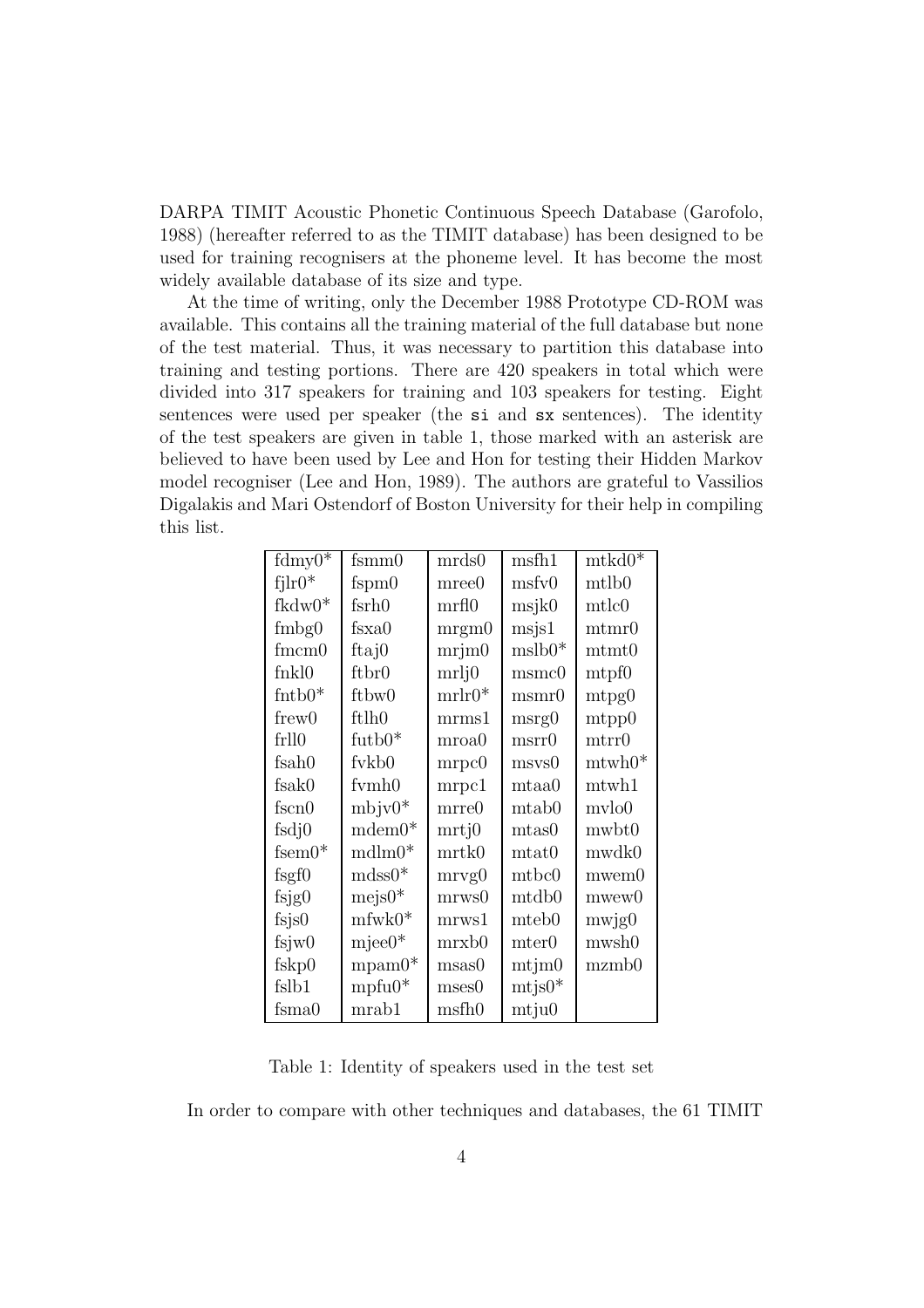symbols were mapped onto a set of 50 symbols (Lee, 1989) and a set of 39 symbols (Lee and Hon, 1989). The TIMIT symbols, the reduced sets and the IPA symbols are given in table 2 which is an adaptation of a similar table by Seneff and Zue (Seneff and Zue, 1988; Pullum and Ladusaw, 1986). All occurrences of the the glottal stop, q, were discounted for the 39 symbol set.

In order to demonstrate word recognition, the network was tested on the DARPA 1000-word Resource Management database (Price et al., 1988). All six speakers on the first CD-ROM of the speaker-dependent training data (September 1989 release) were used for testing, with 610 sentences per speaker, (the sb and  $sr$  sentences).

## 2 Preprocessor

The preprocessor used in this paper was a result of a comparison of many preprocessors for this system (Robinson et al., 1990). Linear Predictive Coding (LPC), Fast Fourier Transform (FFT), filterbank and auditory model techniques were compared by deriving a form of normalised power spectrum plus a power channel for each. In the case of LPC and FFT, this power spectrum was also represented as a cepstrum. The addition of other features, such as zero crossings and estimates of the pitch and formant positions and amplitudes were also investigated. In all cases a 32ms Hamming window was used with a frame spacing of 16ms. The conclusion was reached that most preprocessors which were based around a power spectrum gave similar performance. The simplest of these used the cube root of the powers in twenty channels derived from the FFT. This design was arrived at by simplifying the auditory model presented by Bladon and Lindblom (Bladon and Lindblom, 1981), and is the preprocessor used in this paper.

For practical reasons, (memory limitations on disk and in RAM), the preprocessed data was scaled to fit into 8 bits per channel. This was done by computing a histogram and scaling so that no more than one in 500 samples lies outside the central 15/16th of the range. Typically this meant that one sample in 1000 would be thresholded.

The preprocessor truncated initial and final silences longer than 160ms. This was done to reduce size of the training data and provide a more even distribution of symbols amongst frames.

It was also found to be advantageous to preprocess the training data with several different offsets to better cover the variability in the windowed speech. In a preliminary experiment, this improved the frame-by-frame recognition rate by about 5%, as can be seen in table 3, although it should be noted that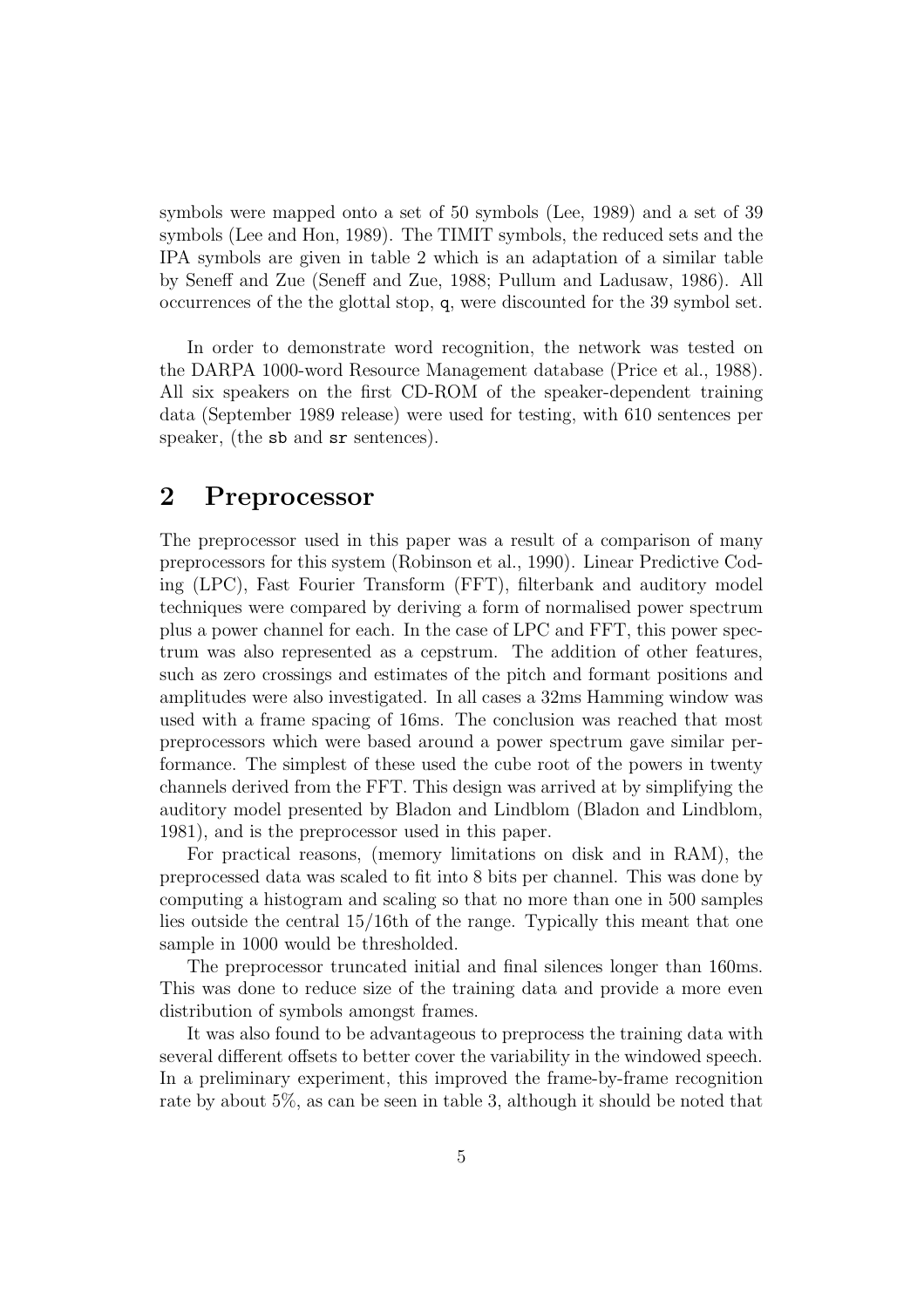| TIMIT          | 50SET          | 39SET          | IPA                                            | TIMIT        | 50SET        | 39SET        | IPA                                       |
|----------------|----------------|----------------|------------------------------------------------|--------------|--------------|--------------|-------------------------------------------|
| p              | p              | p              | $\, {\bf p}$                                   | b            | b            | b            | $\, {\bf p}$                              |
| ${\tt t}$      | $\mathbf t$    | $\mathbf t$    | $\mathbf t$                                    | d            | d            | d            | $\mathbf d$                               |
| k              | $\rm k$        | k              | ${\bf k}$                                      | g            | g            | g            | g                                         |
| pcl            | pcl            | sil            | $\mathbf{p}^{\text{o}}$                        | bc1          | bc1          | sil          | $\mathbf{b}^{\mathrm{o}}$                 |
| tc1            | tc1            | sil            | $\mathbf{d}^{\mathrm{o}}$                      | dc1          | dc1          | sil          | $\mathbf{d}^{\rm o}$                      |
| kcl            | kcl            | sil            | $\mathbf{k}^{\text{o}}$                        | gcl          | gcl          | sil          | $\mathbf{g}^{\text{o}}$                   |
| dx             | dx             | dx             | $\pmb{\Gamma}$                                 | q            | pau          |              | $\overline{1}$                            |
| ${\bf m}$      | $\mathbf m$    | ${\bf m}$      | m                                              | em           | em           | m            | $\underset{I}{\underbrace{\mathfrak{m}}}$ |
| $\mathbf n$    | $\mathbf n$    | $\mathbf n$    | $\mathbf n$                                    | $_{\rm en}$  | $_{\rm en}$  | $\mathbf n$  | $\frac{n}{l}$                             |
| ng             | ng             | ng             | ŋ                                              | eng          | ng           | ng           | ŋ                                         |
| nx             | $\mathbf n$    | $\mathbf n$    | $\mathbf{r}$                                   |              |              |              |                                           |
| $\mathtt{s}$   | S              | S              | ${\bf S}$                                      | ${\tt sh}$   | ${\tt sh}$   | ${\tt sh}$   | $\check{\mathbf{s}}$                      |
| Z              | Z              | Z              | Z                                              | zh           | Z            | ${\tt sh}$   | ž                                         |
| ch             | ch             | ch             | č                                              | jh           | jh           | jh           | $\check{\textbf{J}}$                      |
| $^{\rm th}$    | $^{\rm th}$    | $^{\rm th}$    | $\pmb{\theta}$                                 | dh           | dh           | dh           | $\eth$                                    |
| $\mathtt f$    | $\mathtt f$    | $\mathtt f$    | f                                              | $\mathtt{V}$ | $\mathtt{V}$ | $\mathtt{V}$ | $\overline{\mathbf{V}}$                   |
| $\mathbf 1$    | $\mathbf 1$    | $\overline{1}$ | $\overline{1}$                                 | el           | $\mathbf{I}$ | $\mathbf 1$  | ļ                                         |
| $\mathtt{r}$   | r              | r              | r                                              | W            | W            | W            | W                                         |
| y              | y              | y              | $\mathbf{y}$                                   | h#           | h#           | sil          | $\Box$                                    |
| pau            | pau            | sil            | $\Box$                                         | epi          | epi          | sil          | $\frac{\mathsf{I}}{\mathsf{h}}$           |
| hh             | hh             | hh             | $\mathbf h$                                    | hv           | hh           | hh           |                                           |
| e <sub>h</sub> | e <sub>h</sub> | ${\tt eh}$     | $\epsilon$                                     | ih           | ih           | ih           | $\mathbf I$                               |
| ao             | ao             | aa             | $\mathbf C$                                    | ae           | ae           | ae           | æ                                         |
| aa             | aa             | aa             | $\mathfrak{a}$                                 | ah           | ah           | ah           | $\pmb{\Lambda}$                           |
| uw             | uw             | uw             | u                                              | uh           | uh           | uh           | ${\bf U}$                                 |
| er             | er             | er             | $3^\mathrm{t}$                                 | ux           | uw           | uw           | ü                                         |
| ay             | ay             | ay             | $a^y$                                          | oy           | oy           | oy           | $\mathbf{a}^{\mathbf{y}}$                 |
| ey             | ey             | ey             | $e^y$                                          | iу           | iу           | iу           | $i^y$                                     |
| aw             | aw             | aw             | $\mathbf{a}^{\mathbf{w}}$                      | ow           | ow           | ow           | $o^{\mathbf{w}}$                          |
| ax             | ax             | ${\tt ah}$     | $\Theta$                                       | axr          | er           | er           | s,                                        |
| ix             | ix             | ih             | $\mathbf{I}% _{t}\left  \mathbf{I}_{t}\right $ | ax-h         | ax           | ah           | ė                                         |

Table 2: The TIMIT symbol set with the two reduced sets and IPA symbols